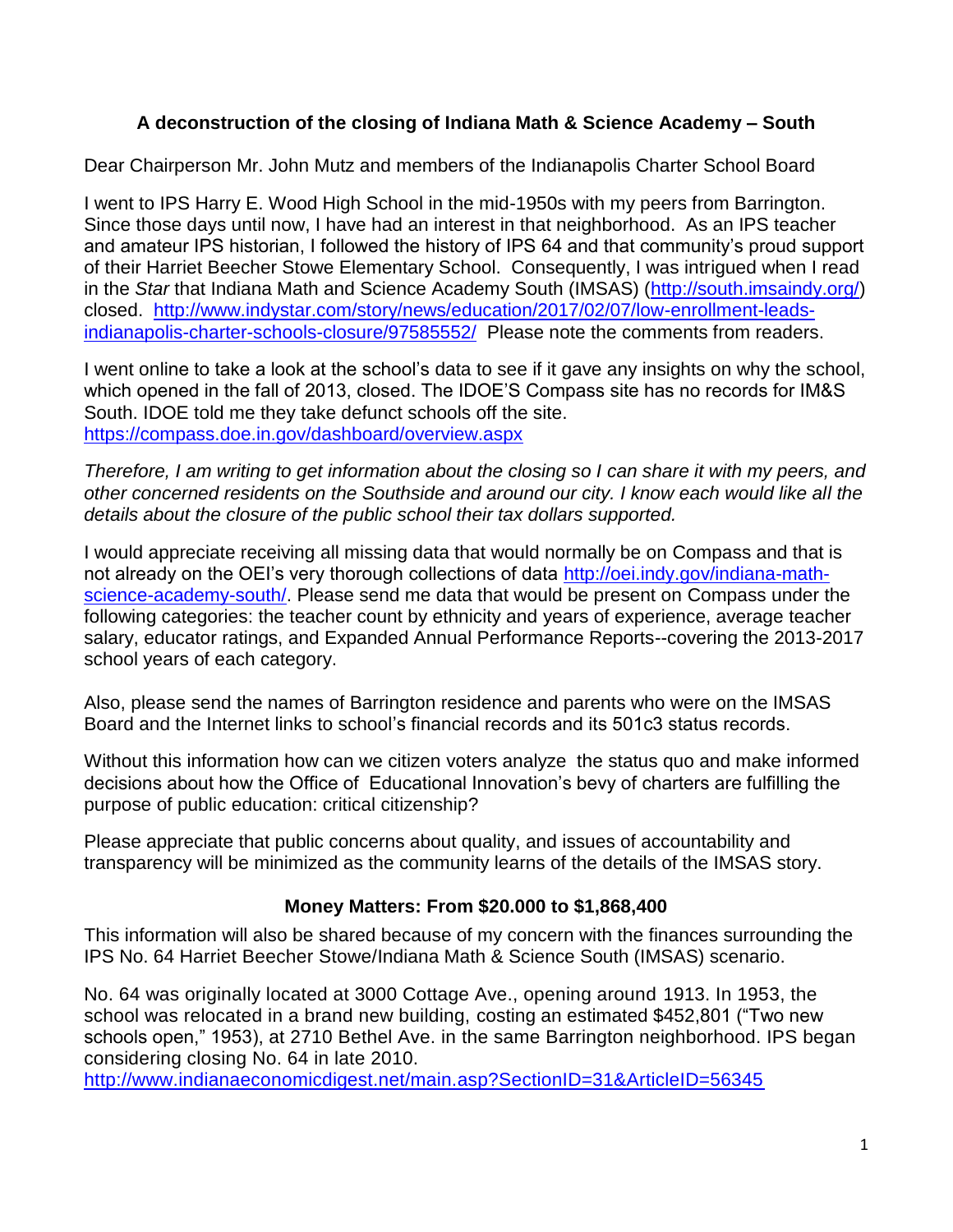IPS sold No. 64 to Mr. Ron Merrill and Mr. Bill Thomas, the owners of Euclid Machine Co., (2575 Bethel Ave.) for just \$20,000 in June of 2011. IPS also sold a lot next to the school for only \$100. This was so stunning, the *Indianapolis Business Journal* (*IBJ*) titled their story on the transaction, "New owners aim for big profit after buying IPS school on the cheap."

According to that Sept. 2011 *IBJ* story, Ron and Bill put No. 64 on the market for \$395,000--or a nearly 2,000% return. As well, *IBJ* noted local appraiser Traynor & Associates Inc. pegged the fair-market value of School 64 as \$420,400. [https://www.ibj.com/articles/29352-new](https://www.ibj.com/articles/29352-new-owners-aim-for-big-profit-after-buying-ips-school-on-the-cheap)[owners-aim-for-big-profit-after-buying-ips-school-on-the-cheap](https://www.ibj.com/articles/29352-new-owners-aim-for-big-profit-after-buying-ips-school-on-the-cheap)

At this time, according to Resource Commercial Real Estate [\(https://rcre.com\)](https://rcre.com/), the 2 story brick 46,710 sq. ft. school on 2.02 acres on Bethel is going for almost a whopping \$2 million (\$1,868,400.00)! See: Indiana Commercial Real Estate Exchange<http://www.icrex.net/>

*This inspires the questions: Was the Concept Schools/IMSAS buying or renting No. 64? In either case, what were the monthly amounts and to whom was it paid?*

# **Urban school reform and land development**

The selling of schools "on the cheap" by the school commissioners is especially problematic since our IPS is in constant financial trouble. The public have been aware of these types of real estate deals for awhile. Note the 2013 article, "Urban school reform is really about land development (not kids)."

[https://www.washingtonpost.com/news/answer-sheet/wp/2013/05/28/ed-school-dean-urban](https://www.washingtonpost.com/news/answer-sheet/wp/2013/05/28/ed-school-dean-urban-school-reform-is-really-about-land-development-not-kids/?utm_term=.2b9c4210bcd1#comments)[school-reform-is-really-about-land-development-not](https://www.washingtonpost.com/news/answer-sheet/wp/2013/05/28/ed-school-dean-urban-school-reform-is-really-about-land-development-not-kids/?utm_term=.2b9c4210bcd1#comments)[kids/?utm\\_term=.2b9c4210bcd1#comments](https://www.washingtonpost.com/news/answer-sheet/wp/2013/05/28/ed-school-dean-urban-school-reform-is-really-about-land-development-not-kids/?utm_term=.2b9c4210bcd1#comments)

Two timely 2017 articles show that this continues to be a major concern of voters: note the "How Charter School Operators Enrich Themselves In Real Estate" (April 30, 2017) [http://www.nationalmemo.com/charter-school-operators-enrich-real-estate/a](http://www.nationalmemo.com/charter-school-operators-enrich-real-estate/)nd "Charter Real Estate" (August 4, 2017) [http://curmudgucation.blogspot.com/2017/08/charter-real-estate.html.](http://curmudgucation.blogspot.com/2017/08/charter-real-estate.html)

In light of such national concerns and especially due to the present controversy over the closing/selling of our IPS high schools, all of this is worrisome. Again, transparency is vital and very important considering the recent poor showings on Indy's charters (Elliot, 2016) and the NAACP (2017) critique which are reflected in the plummeting popularity of charters around the country (Borsuk, 2017). [https://edsource.org/2017/charter-schools-take-a-hit-in](https://edsource.org/2017/charter-schools-take-a-hit-in-nationwide-poll/585949)[nationwide-poll/585949](https://edsource.org/2017/charter-schools-take-a-hit-in-nationwide-poll/585949)

# **The Barrington community: In context**

That few in town--except for perhaps long-time southsiders like I am--can appreciate Indy's south east side shows how historically marginalized the Barrington area has been.

Thus, it is necessary to place the concern of this deconstruction of the IMSAS situation over/upon the historical/cultural/political context of the Barrington neighborhood.

*Here's the story:* Although the area of town called Barrington has been around for over a century, According to Mr. Joe Smith Sr., Barrington grew significantly in the mid-1950s. As the government created its Ft. Harrison Army Finance Center in 1955, Barrington was built up to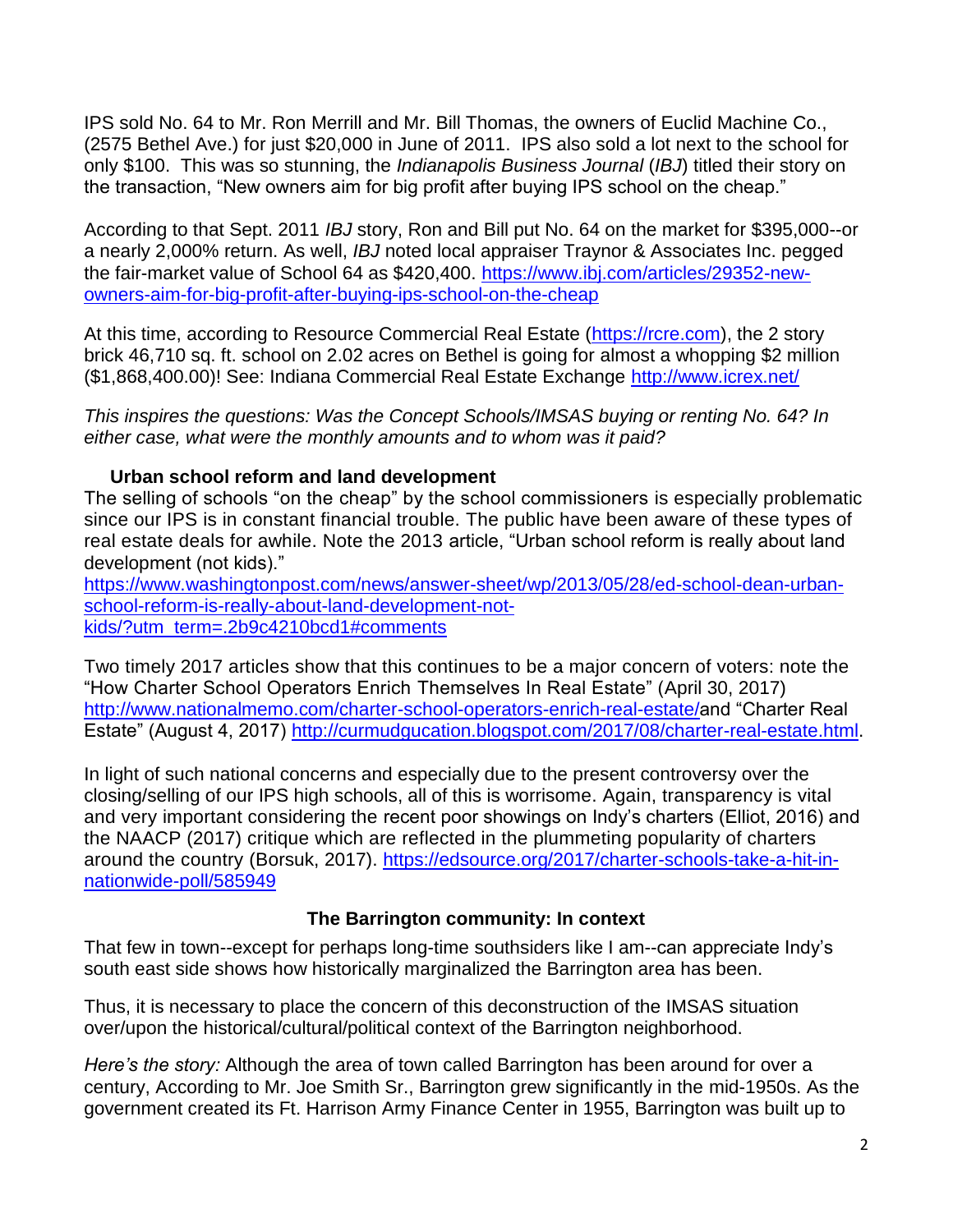provide housing for the center's employees (Smith, 1980)—most likely custodial, maintenance, and food service workers.

### **Up south Naptown**

Taking into account the insight of local and nationally acclaimed activist Mari Evans in that, "Many Black folk thought of Indianapolis as urban, 'Up South.' It was better than being 'down South,' but it retained many of the negative propositions of the deep South and was not yet enlightened or 'progressive' as the West or East Coast counterparts. Conservatism and racism were alive and compatible" ( Loflin, 2007). *Barrington was already down south in an historically "Up South" Naptown.*

 **Our city's Southside and its relationship with our city's Northside African Americans** As a lifetime Indianapolis resident of over 7 decades, I can't remember a time when the members of Indy's North side African American community were welcomed south of Washington St. This comes from 2 facts:

- 1. *Our Southside has a legacy of racism and segregation that continues today.* Ask a majority of Black folks who live on Indy's Northside (where most do: see point 2 below) and they will tell you they do not come south of Washington St. that much. Or, put it this way: you do not see Confederate flags flying on the Northside—you will on the Southside. This is not without reason. Read UIndy's Dr. Michael Cartwright's essay, "Rich local Southside heritage lives on in forgotten areas." [http://kinumedia.org/vorcreatex2/wp](http://kinumedia.org/vorcreatex2/wp-content/uploads/2012/12/Rich-local-Southside-heritage-lives-on-in-forgotten-areas.pdf)[content/uploads/2012/12/Rich-local-Southside-heritage-lives-on-in-forgotten-areas.pdf](http://kinumedia.org/vorcreatex2/wp-content/uploads/2012/12/Rich-local-Southside-heritage-lives-on-in-forgotten-areas.pdf)
- 2. *Indianapolis is one of the 21 most segregated cities in America* (Baird-Remba & Lubin, 2013). What makes Indy even more "unique," it is not only segregated by race, but also by *class*. Washington St. (US 40) and the parallel railroad tracks divide the city north and south. [www.flickr.com/photos/walkingsf/5560477952/in/album-72157626354149574/](http://www.flickr.com/photos/walkingsf/5560477952/in/album-72157626354149574/) Note on the map, the super majority of red dots (white people) below Washington St. In the past, as today, these citizens are majority working class.

*The point here is that the Southside, Greenwood north to downtown, has historically not "cotton to black folks" adding to the cultural and economic isolation of Barrington and contributed to its speciality—a uniqueness, I argue in this analysis, was not respected and validated, and so unfortunately went unappreciated by the charter board, OEI, and the Concept Schools organization.*

#### **Due to the Attucks documentary, we can now openly discuss the history of our IPS: From Attucks (1922-1927) to IPS 64 (1953) to IMSAS (2013-2017)**

Now that *Attucks: A school that opened a city* is public for all to see, we know the Klan did not create Attucks. The organizations/persons who did in late 1922 were the Indianapolis Chamber of Commerce, the Citizens School Committee, and the Federation of Civic Clubs [https://www.wfyi.org/programs/attucks/television/attucks-the-school-that-opened-a-city,](https://www.wfyi.org/programs/attucks/television/attucks-the-school-that-opened-a-city) or what is called "the Mind Trust of 1922" (Loflin, 2016).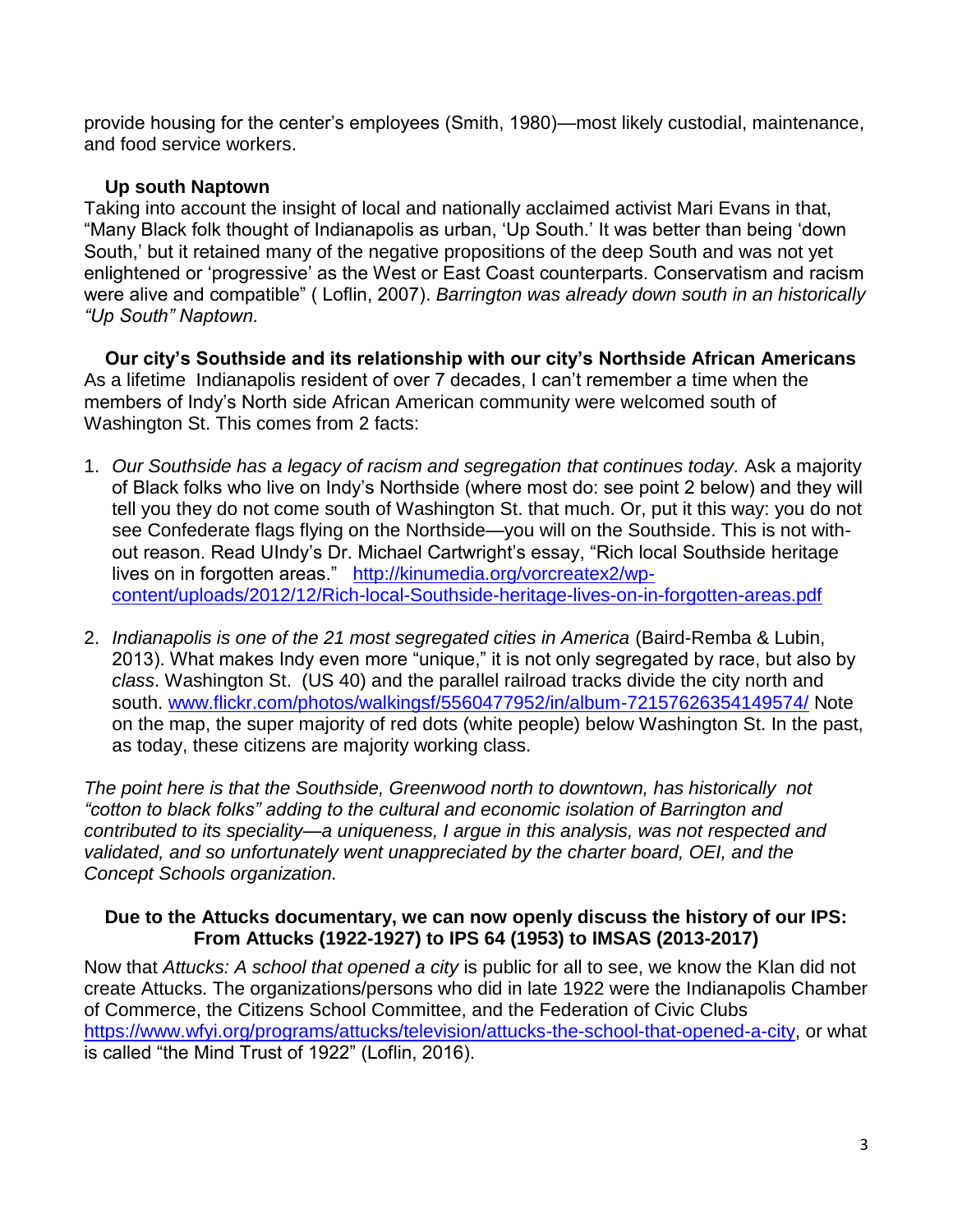Manual opened at 501 S. Meridian in 1895. In 1953 it moved to 2405 Madison Ave. Manual basically moved to stay white racially though also avoiding the poor white families moving in some near Southside neighborhoods where Manual student lived (Loflin, 1980). The changes in demographics, which also brought more Black families from the South into the established community around Shapiro's and the Concord Center (and Barrington) resulted from the Second Great Migration (1940-1970).

#### **It was the 1950's**

As our near Southside changed, its German community moved farther south and its Jewish community moved farther north. The suburbs were developing and Indy shopping malls (Eastgate, 1957 and Glendale, 1958) opened.

Between 1927 and 1949, Manual had no African American students. By 1951, due to Indiana's 1949 School Desegregation Law, Manual had, in number, 100 black students. In 1961, it still had, in amount, 100 black students (Loflin, 1980). In fact, the '49 law panicked some white parents who being afraid their child/ren would be sent to No. 64, filed a lawsuit against IPS (*"*Naptown Nonsense in the Schools," 1952).

The 1953 openings of both No. 64 and Wood enabled IPS to get around the 1949 law (and *Brown vs. Board*). This helped keep Manual white—keeping Barrington's African American students in Barrington and at No. 64—and sending Barrington's  $9<sup>th</sup>$ -12<sup>th</sup> grade students to the more distant Wood instead of west down Raymond St. to the new Manual.

 **Coincidence or a plan? Three "new" Southside schools open on August 31, 1953**  As mentioned above, No. 64 was originally located in the early part of the  $20^{\text{th}}$  century at 3000 Cottage Ave. In *1953*, the school was relocated in a brand new building at 2710 Bethel Ave. in the same Barrington neighborhood.

As also mentioned, the new Manual opened in *1953*. In the old Manual building, Harry E. Wood HS opened in *1953* too.

We can't forget, our IPS circumvented/circumscribed *Brown vs. Board* until 1970 when, with the anticipation and threat of a federal court desegregation order, the segregationist school board began to fully integrate the district. 1970 is the same year UNIGOV was enacted: *Coincidence or a plan?*

Also, this is the 1970s when white IPS families began leaving the district (i.e., "white flight") and our IPS enrollment went from about 110,000 to today's +/- 30,000 students.

#### **The ethnic/cultural/political disconnect at IMSAS**

"For a span of my memory this has been a city of opposing wills, two faces firmly set toward different directions—one covertly determined to maintain the status quo, to continually block any access to power, or to parity; the other advocating an active morality and its right to inclusion as an equal entity rather than a colonized one. This has been a city of perpetual confrontation, however cloaked, between the powerless and those who influence, control, and engineer the city's movement in the inexorable and often ruthless march toward 'greatness'…" ~ Mari Evans, a local nationally acclaimed poet, writer and activist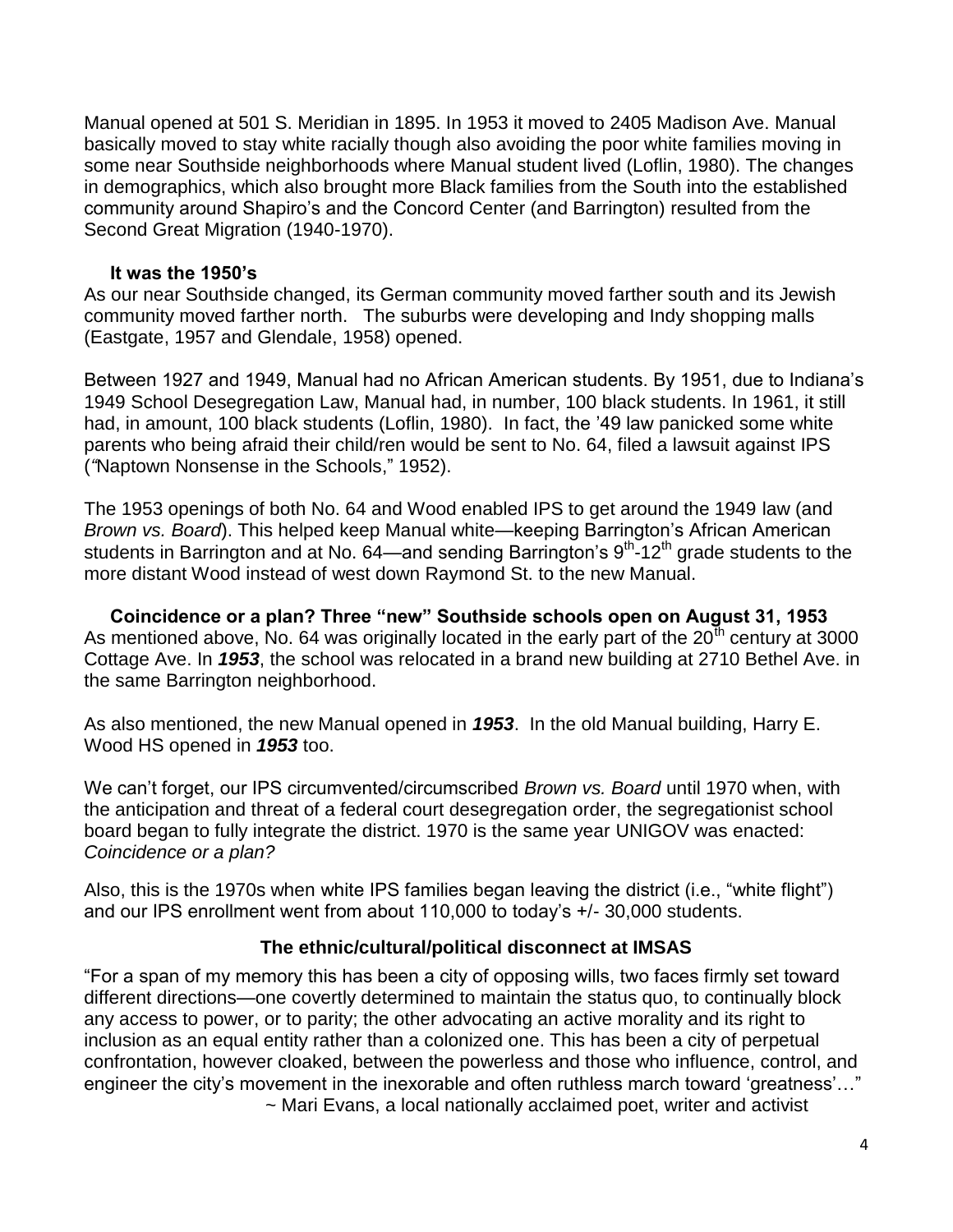Seeing support for the benefits of African American school leadership on the all-around success of urban schools where the majority of students in those schools are African American (Delpit, 1995), it makes sense to mention the factors of ethnic/cultural/political background of a schools leadership as a possible contributor to the failure (Howard, 1999) of a school like IMSAS.

This raises the question: Was the ethnic/cultural/political disconnects between the Concept School's leadership team and the ethnic/cultural/political characteristics of the Barrington families and their community a factor in low enrollment and thus closure?

### **A poor decision**

Though the Concept Schools model is struggling here (Elliot, 2016), the IMSA North (7435 N Keystone Ave) and IMSA West (4575 W. 38th St) schools are not as bad as IMSAS. The decision to find general and prime locations on major streets for these 2 IMSA schools was smart. Through the lens of this analysis, placing an IMSA off the beaten path in a small marginalized/segregated community with a distinct culture like Barrington was a poor decision.

I am sure Mr. Mustafa Arslan, superintendent of Indy's Concept Schools, is well educated and cares about children very much. In retrospect, Concept Schools' picks of school leaders for IMSAS were poor choices.

IMSAS's first principal, Ms. Cathy Sparks, was well educated in science as a Purdue graduate and so prepared for the IMSA's STEM orientation. I assume she was trained well as a school leader at Marian and IMSA West where she was able to show her care for students as viceprincipal. At IMSAS she raised the schools IDOE grade from F to D.**\*** What was as important, she raised the 3-year net income sub-indicator from a -\$163, 555 to a +\$130,228. That's a big difference. [http://oei.indy.gov/indiana-math-science-academy-south/.](http://oei.indy.gov/indiana-math-science-academy-south/) Nonetheless, her ideas and the school climate she initiated were not sustainable.

In addition, I am sure Mr. Hasan Akkaya, the second principal of IMSAS, is a fine person, and is also well educated and cares about children. Regrettably for Barrington families, he was unable to sustain the momentum of school improvement set my Principal Sparks.\*

This fact is an issue and raises the question: Is having a non-Black school principal of Turkic ethnicity and Turkish nationality (Mr. Akkaya) both culturally (Howard, 1999) and politically inappropriate for:

- a predominately African American urban school,
- **•** located in a unique community like Barrington,
- on the Southeast side of an "Up South" city like Indianapolis--which Mari Evans notes is where African Americans have to
	- o "…advocate an active morality and [their] right to inclusion as an equal entity rather than a colonized one," in order to counter those European American elites who are
	- o "…covertly determined to maintain the status quo [and]
	- o to continually block [African Americans] from any access to power, or to parity…"?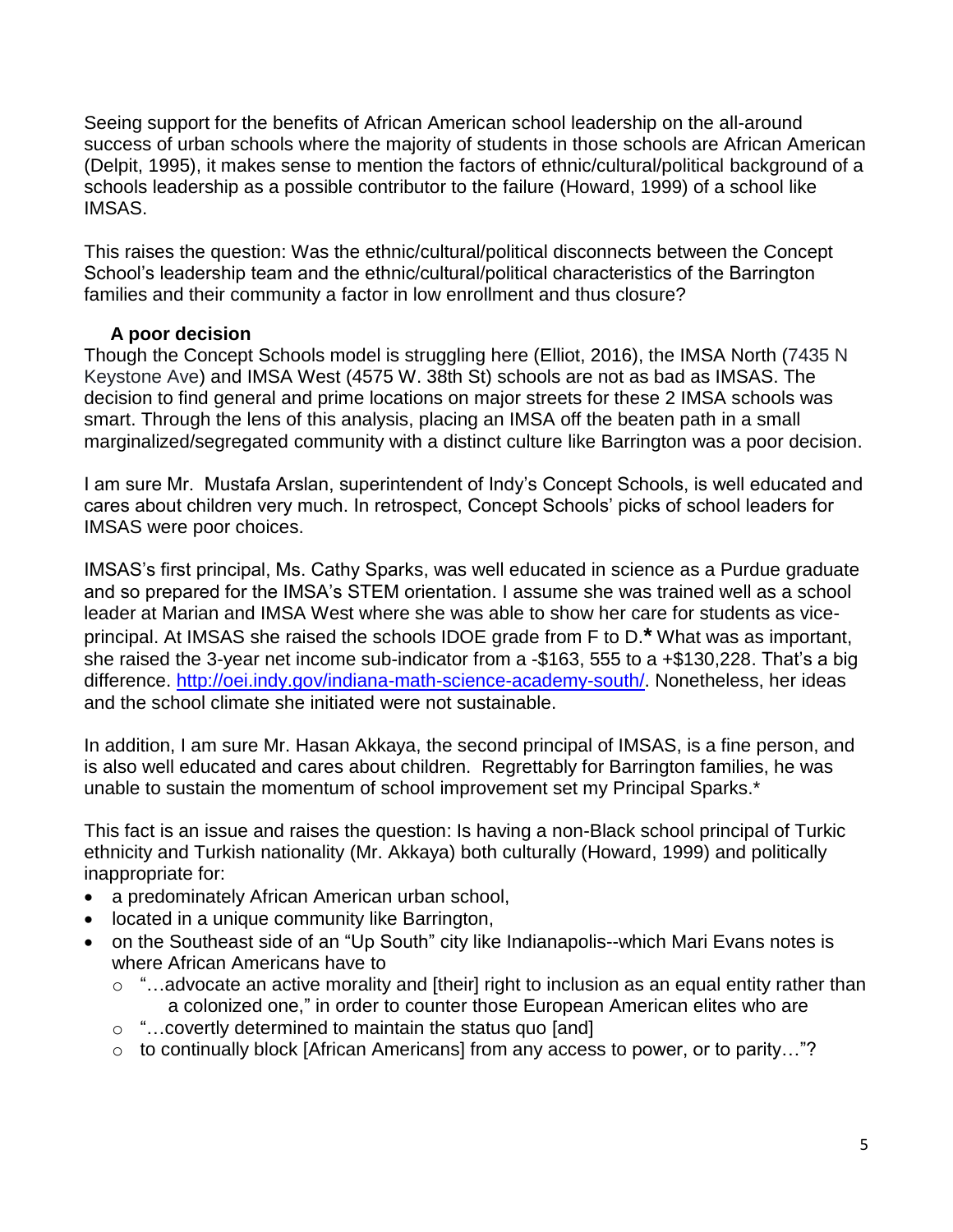In light of the inclinations of this analysis, the answer to the question is *yes*. It's inappropriate. The next question is: *What was the Indianapolis Charter School Board thinking?*

Then, add on top of this the bad press that seems to accompany the Concept School program: <http://horizonparentstruth.blogspot.com/2014/09/> . In Mr. Akkaya's case, he was to be the principal of Chicago's Horizon Science Academy-Clay Evans [\(http://www.buzzfile.com/business/Concept-Schools-847-824-3380\\_no:13817560\)](http://www.buzzfile.com/business/Concept-Schools-847-824-3380_no:13817560), but his Concept School's team was unable to establish [\(http://progressillinois.com/news/content/2014/08/21/cps-pulls-planned-opening-south-side](http://progressillinois.com/news/content/2014/08/21/cps-pulls-planned-opening-south-side-concept-charter-school)[concept-charter-school\)](http://progressillinois.com/news/content/2014/08/21/cps-pulls-planned-opening-south-side-concept-charter-school) the controversial Clay Evans school. See: [https://chicago.everyblock.com/politics/may14-horizon-science-academy-clay-evans-campus](https://chicago.everyblock.com/politics/may14-horizon-science-academy-clay-evans-campus-good-bad-6138925/)[good-bad-6138925/](https://chicago.everyblock.com/politics/may14-horizon-science-academy-clay-evans-campus-good-bad-6138925/)

Locally, the Concept Schools program was not without issues: <http://charterschoolscandals.blogspot.com/2010/08/indiana-math-and-science-academy.html>

**\***Why didn't Concept Schools keep Ms. Sparks? Research supports the positive effects of consistent school leadership for urban schools. As well, remember, after she left the subindicator lowered to - \$129,797 and IMSAS dropped back to an F ranking.

**\_\_\_\_\_\_\_\_\_\_\_\_\_**

 **The Concept Schools model is good, but good for acculturation, not liberation** Mari Evans, Indy's voice of conscience, adds more context to the situation. She notes this about our city and its mid-west conformist nature: "…though what is more acceptable, more comfortable [in Indianapolis], is a high level of acculturation" defined as "to alter ... through a process of conditioning" (Hoppe, 1989; Evans, 2006).

Indeed, the Concept Schools model--at least on the surface--has potential: STEM focus, personalized learning, college readiness for all, longer school days, community partnerships, even home visits. See:<http://www.conceptschools.org/concept-model/>

Still, from the stand-point of this analysis, it is culturally and politically inappropriate for IMSAS to perpetuate the acculturation of African American students in a *school that was even named after a European American* (Harriet Beech Stowe) by an all-European American IPS board around 1913.

The school's name, in itself, epitomizes the past to present story of #64: the marginalization and subordination of an authentic identity of an American minority and their community to one seen more politically and economically appropriate by the local dominate culture.

"Indianapolis, I tell my friends in other places, is a city where the preservation of Euro-American cultural traditions and the enhancement of those traditions has been consistent." ~ Mari Evans

Yet, the DNA of the IMSAS school ideal does not promote a critical awareness of Indy's colonizing ethos about which Mari Evans warns is a mindset hindering critical citizenship.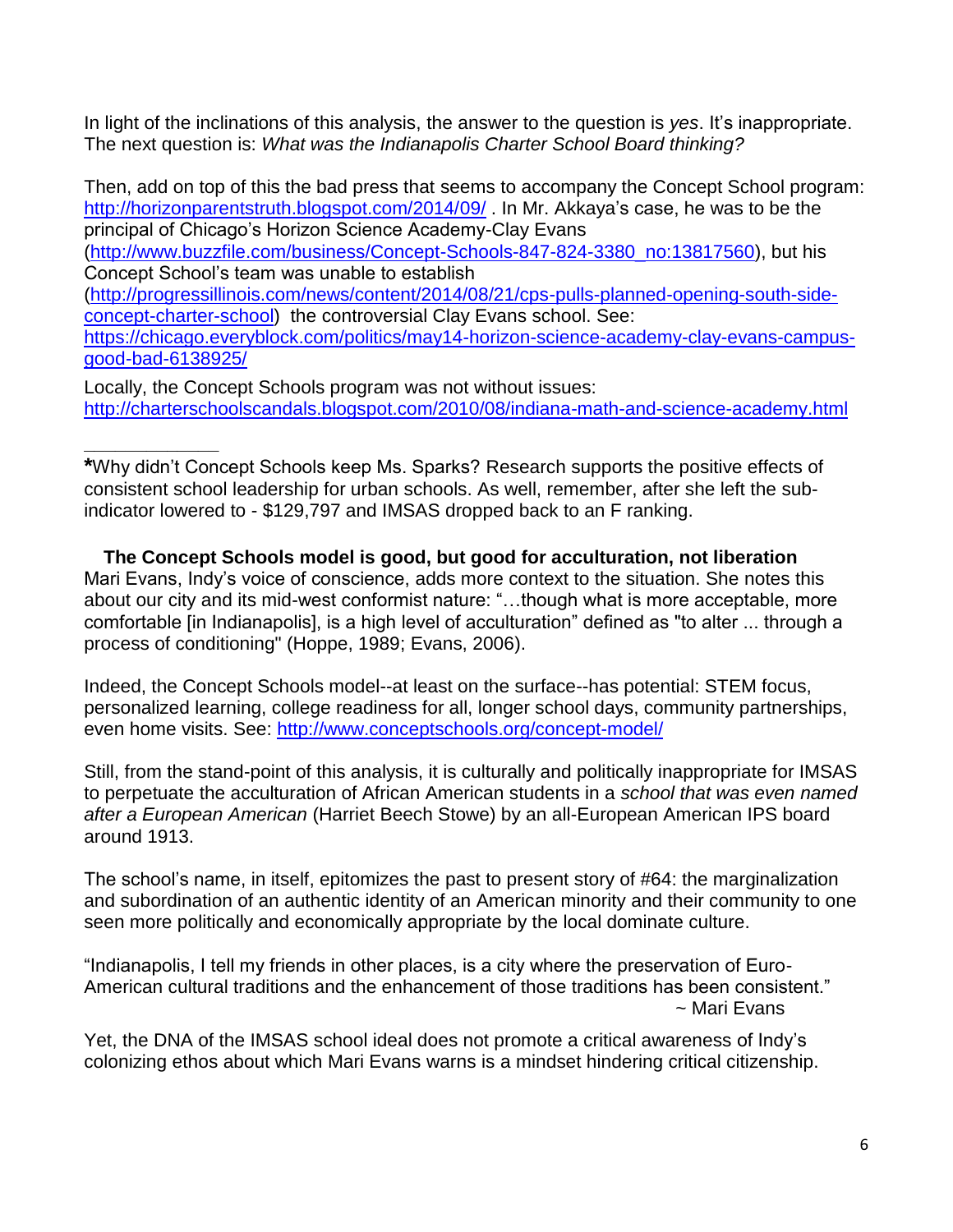"Education is never neutral, Paulo Freire informs us; it either colonizes or liberates. Education either functions as an instrument which is used to facilitate the integration of the younger generation into the logic of the present system and bring about conformity, or it becomes the practice of freedom, the means by which men and women deal critically and creatively with reality and discover how to participate in the transformation of their world."

~ Patrick Finn on Paulo Freire

Simply put, the Concept Schools' model lacks a political consciousness via a critical pedagogy (Duncan-Andrade & Morrel, 2008) which their black and brown, and poor white students need in order to look out for their own self-interests and the self-interests of their communities. Inherently, STEM curricula promote critical thinking; it's just not about power and the political reality marginalized urban students face daily. Cultural competency is not enough. Advancing culturally relevant teaching as politically relevant teaching (Loflin, 2008) is what is needed for IMSA students like those living in Barrington.

"Education is a political act. Teaching is political work. In this respect, building a knowledge base about the community is a central part of working in schools: it gives you a better understanding of the students and shows you value their background and are on their side."  $\sim$  Prof. H. R. Milner IV (2017).

Directly, the approach does not prepare its staff to have an "attitude" (Finn, 1999), a "political act" where students know you "…are on their side." It is this disposition that is needed for an education that is experienced as emancipatory by oppressed minorities. To consider what an education for liberation looks like, see:

[http://vorcreatex.com/wp-content/uploads/2016/03/What-is-a-high-quality-education-for-urban](http://vorcreatex.com/wp-content/uploads/2016/03/What-is-a-high-quality-education-for-urban-students.pdf)[students.pdf](http://vorcreatex.com/wp-content/uploads/2016/03/What-is-a-high-quality-education-for-urban-students.pdf)

# **Who's responsible when a charter school closes?**

The recent NAACP (2017) critique of charters for Black children raises the question of the possible effects of school closings on Black children.

"Black students are particularly susceptible to being impacted by school closures. From the year 2000 to 2012, Black students were 29% of all students enrolled in U.S. charter schools, yet 45% of all students in charter schools that closed during those years were Black." The report goes on to assert, "…but beyond the disruption they create for students, families, and communities, a study of three cities found that students in closed charter schools do not typically move on to higher performing schools." (See p. 18).

This examination of the IMSAS situation appreciates the fact that, "Many Mayor-sponsored charter schools are serving student populations from chronically low-performing schools." This critique also understands that it takes time for an OEI, "…school to reach a high level of student proficiency on standardized assessments," and that most are successful in developing good test takers. *Yet, when an OEI charter does fail, who is accountable and in what way/s is this responsibility accepted, and both the resulting lessons learned implemented and measured?*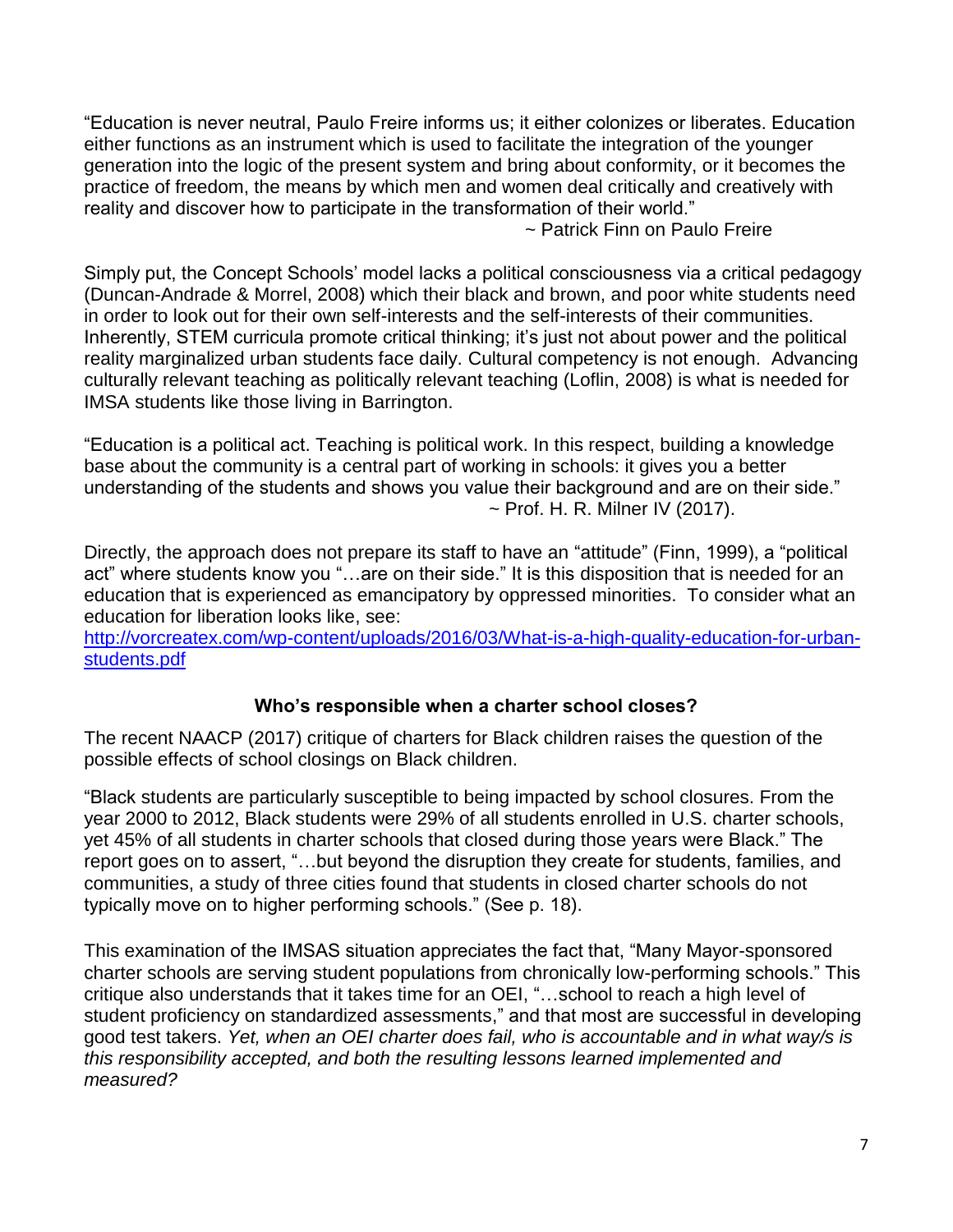#### **A personal commentary: IMSAS was an experiment, plain and simple; it was also a failed experiment**

From my personal perspective and opinion, even the men at the barber shop can see this was a failed experiment enabled by an initial well-meaning, yet misguided decision. I sense IMSAS was created as a result of outside forces. This was a top down decision.

Did the families of Barrington's children self-organize to close No. 64 in 2010? Did they selforganize to search the nation for a charter school entity, deciding on and inviting Concept Schools to come in and start an IMSA at No. 64? I can only assume that this did not happen. I say this because if the Barrington folks had been allowed to co-establish their own authentic neighborhood school and co-administered to meet the self-interests of Barrington, *there would have been absolutely no way the community would have let their school fail and be shuttered.* 

Regardless, the Concept Schools' approach did not work at IMSAS. They were unable to engage the children and win the hearts and minds of the families of the African American working class. This failure simply extends the years of political manipulation, i.e., using No. 64 to postpone the mandates of the 1949 Indiana Desegregation Law (*"*Naptown Nonsense in the Schools," 1952), continuing local Jim Crow schools into the 21<sup>st</sup> century--and thus years of educational neglect by IPS, and now the mis-calculations of our Indianapolis Charter School Board and Office of Education Innovation.

Today, we have a tale of two "Barringtons," one with a new problem built on top of old unsolved problems…This is not the leading-edge "New Indianapolis" as city fathers claim.

John Harris Loflin Harry E. Wood High School Class of 1961 [www.vorcreatex.com](http://www.vorcreatex.com/)

# **References**

- Baird-Remba, R. & Lubin, G. (2013). 21 Maps of Highly Segregated Cities in America. [www.businessinsider.com/most-segregated-cities-census-maps-2013-4](http://www.businessinsider.com/most-segregated-cities-census-maps-2013-4)
- Borsuk, A. (2017, July 29), Charter schools are a hot topic nationally--what about Wisconsin? *Journal Sentinel* [http://www.jsonline.com/story/news/education/2017/07/29/borsuk-charter](http://www.jsonline.com/story/news/education/2017/07/29/borsuk-charter-schools-hot-topic-nationally-what-wisconsin/521834001/)[schools-hot-topic-nationally-what-wisconsin/521834001/](http://www.jsonline.com/story/news/education/2017/07/29/borsuk-charter-schools-hot-topic-nationally-what-wisconsin/521834001/)

Delpit, L. (1995). *Other People's Children: Cultural Conflict in the Classroom*. New Press

- Duncan-Andrade, M & Morrell, E. (2008). *The Art of Critical Pedagogy: Possibilities for Moving from Theory to Practice in Urban Schools.* New York: Peter Lang.
- Elliot, S. (2016, April 17). Most Indianapolis charter schools scored below the Indianapolis public schools average on ISTEP. [https://www.chalkbeat.org/posts/in/2016/04/17/most](https://www.chalkbeat.org/posts/in/2016/04/17/most-indianapolis-charter-schools-scored-below-the-indianapolis-public-schools-average-on-istep/)[indianapolis-charter-schools-scored-below-the-indianapolis-public-schools-average-on-istep/](https://www.chalkbeat.org/posts/in/2016/04/17/most-indianapolis-charter-schools-scored-below-the-indianapolis-public-schools-average-on-istep/)

Evans, M. (2006). *Clarity as Concept: A Poet's Perspective.* Chicago: Third World Press.

Finn, P. (1999). *Literacy with an attitude: Educating working class children in their own self interest.* Albany: SUNY Press.

Hoppe, D. (Ed.). (1989). Ethos and Creativity. *Where we live: Essays about Indiana.*